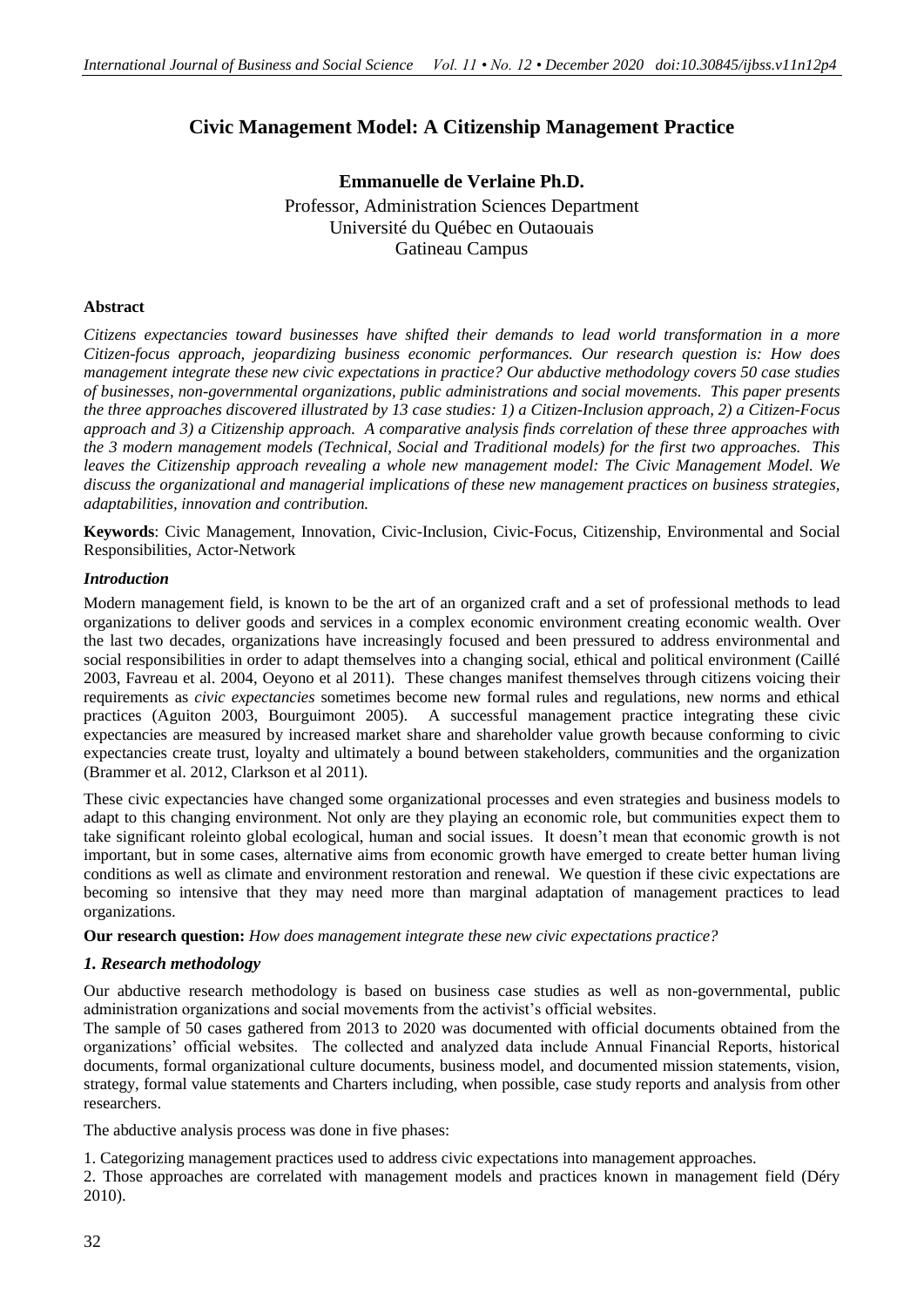3. When the practices deviated significantly from known management literature, it is submitted to a comparative analysis to sub-categorize the management practices differences and their impact on organizational performances.

4. Once these new sub-categories are conceptually consolidated, it is compared to the Boltanski and Thévenot (1991) professional practices classification to identify the nature of this new management approach

5. Finally, once the professional ethos classification is identified, an iterative analytical process is engaged to validate if those alternative practices confirm an emerging new management model.

#### *2. Literature on managements and practices*

The management field has conceptualized management models based on documented management practices. Through an iterative process, the intellectual and scientific community integrated new dimensions to the management models, based on new transdisciplinary research on organizational behaviors, organizational theories and management new knowledge (on strategy, finance, marketing, governance, operations and so on) whish in return were integrated in organizational management practices (Déry 2010). The field is therefore built with both Management Models and related normative management practices based on empirical data. This literature review presents a synthesis on currently known management models and practices.

### **2.1 Management Models**

Management literature presents three management models: Traditional, Technical and Social Management Models (Déry 2010). Originally, the management literature positions the Traditional Management as the precursor of the technical and social management models, at the early stages of industrial revolution at the end of the XIX<sup>th</sup> and beginning of the XX<sup>th</sup> Centuries (Déry 2010). It is focusing on a community of practice, much like the preindustrial craftsmanship. This particular management model is focused on the quality of the craft in the business operations, and therefore believes in a traditional social hierarchy promoting mentorship from the best experienced workers training the apprentice into the craftsman community of best practices. Its main concern is to maintain harmony is this community to ensure its best working relations within the chain workers along with the customers satisfaction of the best results. Any managerial decisions should be understood as a contributing force to maintain such a craftsman bounded community to sustain best practices. This kind of management model allows businesses to insure the public and the market of the best practices, which is certainly an important asset in health care, pharmaceutical products, food industry, law practices and so on.



It is in 1908 Henry Ford, 1910, with Frederick Taylor, Henri Fayol in 1920 that the early signs of the Technical Management emerged (Déry 2010). Respectively entrepreneurs, engineering consultant and military officer, these founders of the Technical Management all share a passion for technology both in terms of hardware as in methodology to guide work protocols. Rationality, objectivity, and most of all, scientific knowledge was early on understood as the foundations to continuously improve business performance in terms of productivity, efficiency, effectiveness and operating cost control. All decisions should therefore be based on facts and scientific knowledge to ensure ongoing innovations supporting economic growth. Finally, this new form of self-determination of humankind through scientific knowledge applied to managing the production workers and division of labor, would be in the interest of all since Ford implemented a policy of sufficient wages increase to allow his workers to buy the very car they manufactured. This was the beginning of wealth creation for all through economic productivity that Technical Management Model of practice could implement.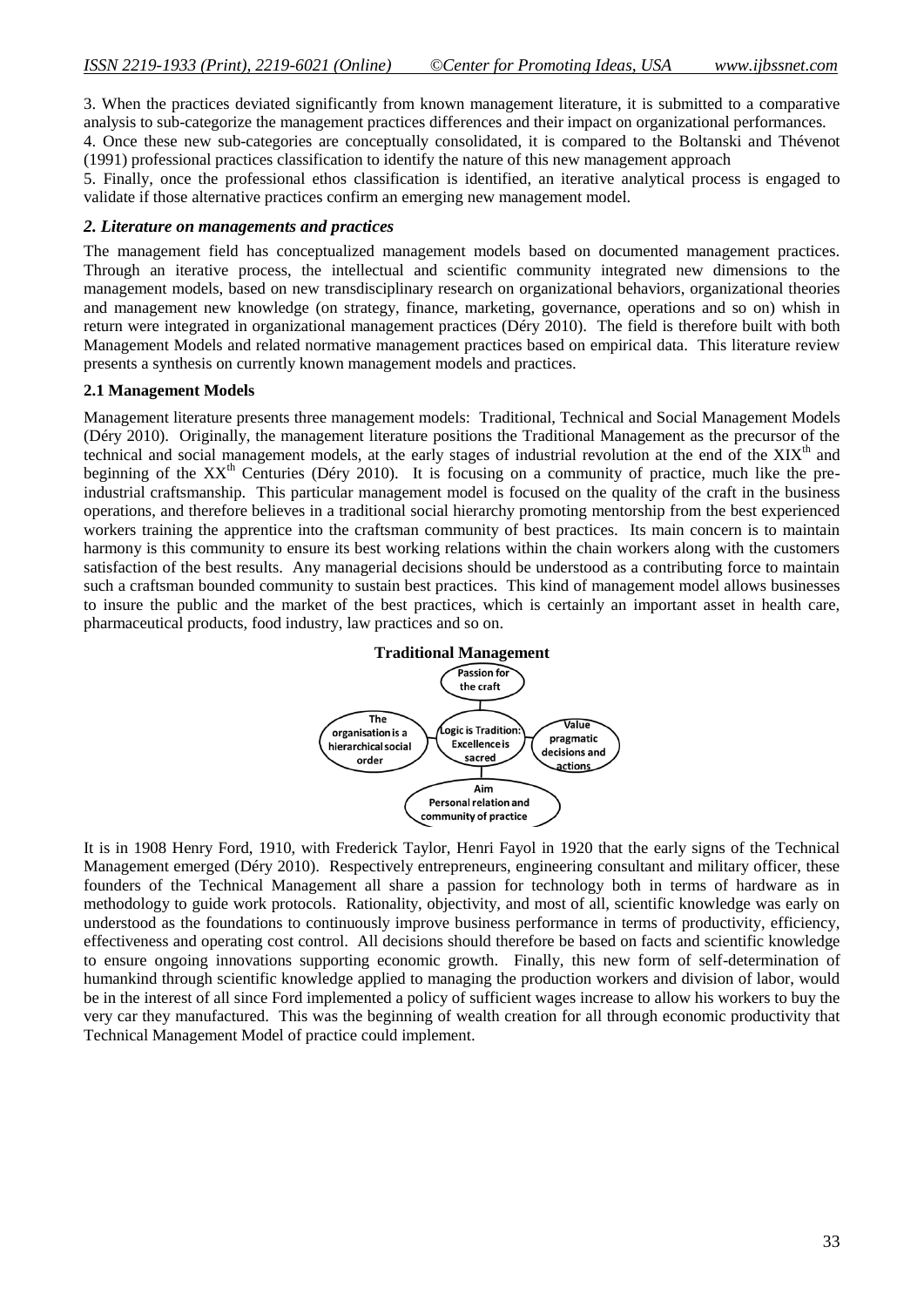# **Technical Management**



In 1929, with Milton Mayo research initiated the Social Management Model (Déry 2010). Inspired by the Technical Management Model, Elton Mayo pursued research to develop the best ergonomic workstations to sustain productivity in the chain of production. At the end of the research, the results were inconclusive. Mayo looked back on the research methodology and figured-out that the actual incentive for productivity improvements were not ergonomic adjustments as such, but rather the fact that employees contributed in the discussions and the managerial practice to re-arrange their work stations. Since this experiment, human and social sciences became the pillar to reveal new human and social dynamics and dimensions unforeseen by the Technical Management Model. The Social Management Model values debating ideas, perspectives and interests in a collaborative manner with the stakeholders themselves to create value in more complex and adaptive managerial decisions and actions. The organization is view as a working togetherness environment where trust toward management is key to ensure real involvements. Management practitioners have to be therefore trustworthy through their ethics, integrity and ability to mobilize the workforce as the primary stakeholders, followed by customers, suppliers, business partners and any other relevant stakeholders to the business performances.





The three management models have evolved all along throughout the  $XX<sup>th</sup>$  Century (Déry 2010). They co-practice in most organizations as an ecosystem where all three models aim at leading the business to economic performances through adaptation to the changing environment and construct a solid position in the markets.

These three models recapture the essence of their related practices. Boltanski and Thévenot (1991) extensive research have find 6 main professional practices categorized into ethos identification: 1) Communal ethos (find in Traditional and Civic practices); 2) the Individuation ethos (find in Innovative and Prestigious seeking practices); 3) Technical ethos (find in Professional and Merchant practices).

#### **Professionnal Practices Typology**



(Boltanski and Thévenot 1991)

In correlation we can see the Traditional Management Model exhibit a Communal ethos and approach in its practice.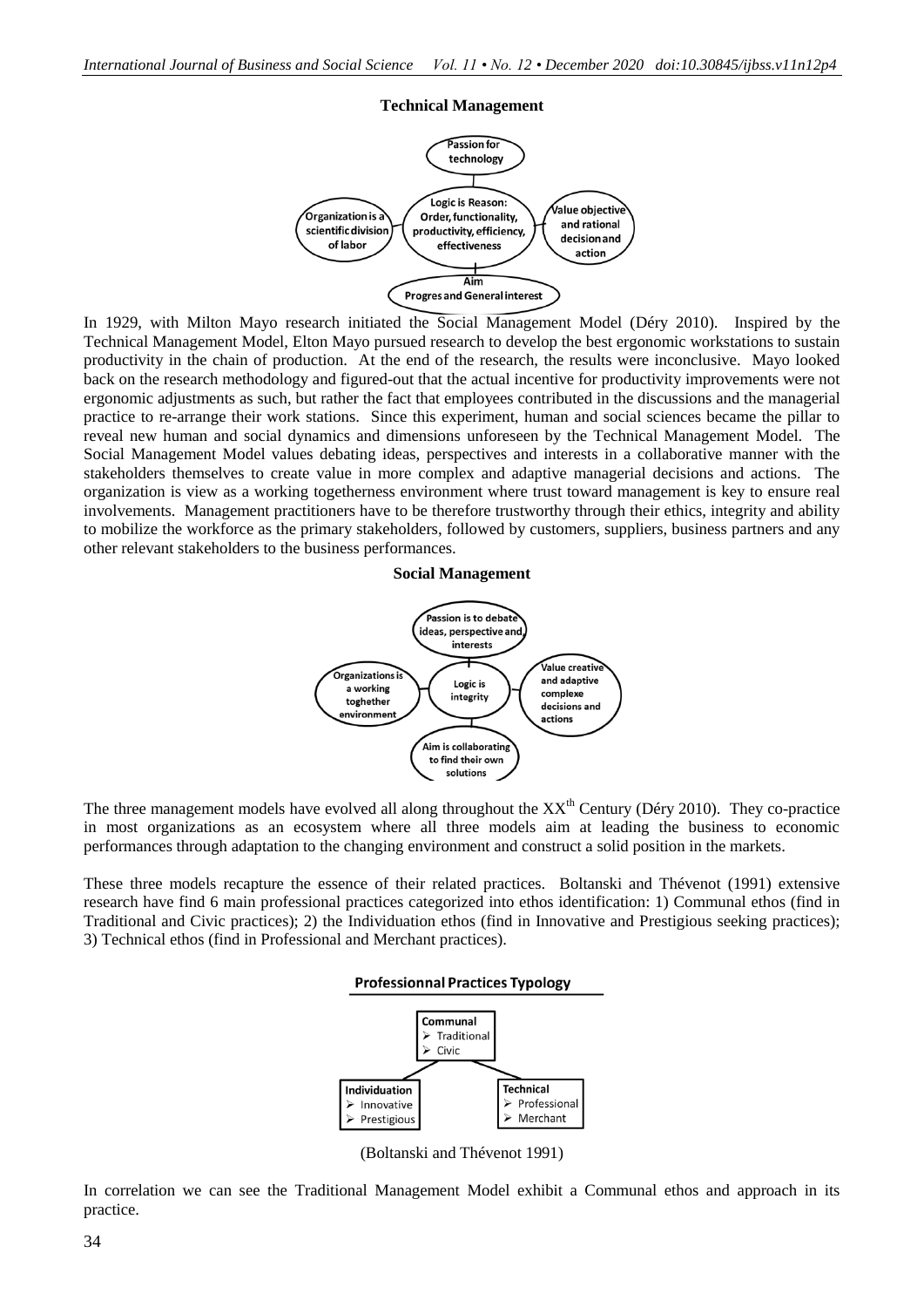The Technical Management Model reveals both professional and merchant perspectives on the management practice. And finally, the Social Management Model position itself as both communal and individuation ethos and practices.

## **2.2 Management practices**

All three model are based on a framework based on Fayol method which is: PODC (Planning, Organizing, Directing, Coordinating/Controlling) practices founded by the Technical Management Model in 1910 with Fayol (Déry 2010). Each model of management approach these practices with a different angle while ensuring a primary focus on economic performances. Over time, these PODC management practices have been improved integrating social sciences knowledge into developing information and knowledge management, innovations management, decision theories and practices to sustain strategic and economic performances (Déry 2010).We are recognizing these Informing**,** Comprehending, Innovating and Deciding (ICID practices as complementary to the PODC normative practices

Given, as related earlier, an ever-increasing human right, social justice and ecological expectations from markets, government regulations and communities, we question how do these management models adapt or integrate these new challenges given a new global integrated environment.

## *3. Results*

The results show a first categorization of 3 civic management approaches to deal with civic expectations: 1) the Civic-Inclusion approach, 2) the Civic-Focus approach and 3) the Citizenship approach. To illustrate these approaches, we have chosen 10 business cases, 2 non-governmental organizations and 1 social movement.

|                         | Civic-Inclusion                                                                                        | Civic-Focus                                                       | Citizenship                                                                                                           |
|-------------------------|--------------------------------------------------------------------------------------------------------|-------------------------------------------------------------------|-----------------------------------------------------------------------------------------------------------------------|
|                         | approach                                                                                               | approach                                                          | approach                                                                                                              |
| Management              | <b>Technical Management</b>                                                                            | Social and Traditionnal                                           | <b>Civic Management</b>                                                                                               |
| model                   | model                                                                                                  | Management models                                                 | model                                                                                                                 |
| Management<br>practices | Primarely PODC<br>practices supported by<br><b>ICID</b> practices                                      | Primarely PODC<br>practices supported by<br><b>ICID</b> practices | Primarely ICID<br>practices supported by<br><b>PODC</b> practices                                                     |
| Case study<br>examples  | Coka-Cola<br><b>General Motor</b><br>2.<br>Nasdag<br>3.<br><b>TMX Ltd</b><br>4.<br>Ernst & Young<br>5. | Facebook<br>6.<br>Harley-Davidson                                 | Google (Alphabet)<br>8.<br>9. SEMCO<br>10. Ikea<br>11. Greenpeace<br>12. United Nations<br>13. Global Social Movement |

# **3.1 The Civic-Inclusion approach**

This civic-focus approach is used to include civic considerations into mainly for product innovation and operational management practices.

**1. Coca-Cola**: develops a more ecological manufacturing process with recycling material (Coca-Cola 2020, 2019)

**2. General Motors**: innovates in green energy motors and ecological manufacturing processes (GM 2020)

**3. NASDAQ**: Adopts a more inclusive human resources policy and informs businesses on environmental rules and regulations (NASDAQ 2020a, 2020b)

**4. TMX Ltd**: Adopts a more inclusive human resources policy and informs businesses on environmental rules and regulations (TMX 2020a, 2020b)

**5. Ernst & Young**: Adopts a more inclusive human resources policy, informs businesses on environment rules and regulations and on law suits risks for non-regulation compliances (Ernst&Young 2020a, 2020b)

These business civic practices are conforming to a Technical Management Model by integrating new norms to respond to new market demands (both consumers and workers) and public policies concerning environmental issues. In fact, they are inclined to adopt the proven international certifications on environment management (ISO 14001) concerning operational processes, Quality Management (ISO 9000) on product developments, and, are invited to adopt the Social responsibility guideline (ISO 26000) on social and environmental responsibilities which offers a method to manage business stakeholders (Lecomteand al. 2012). These international norms ensure credibility and minimal best-known practices on some civic issues that shareholders and financial markets would be willing to consider good citizenship practices.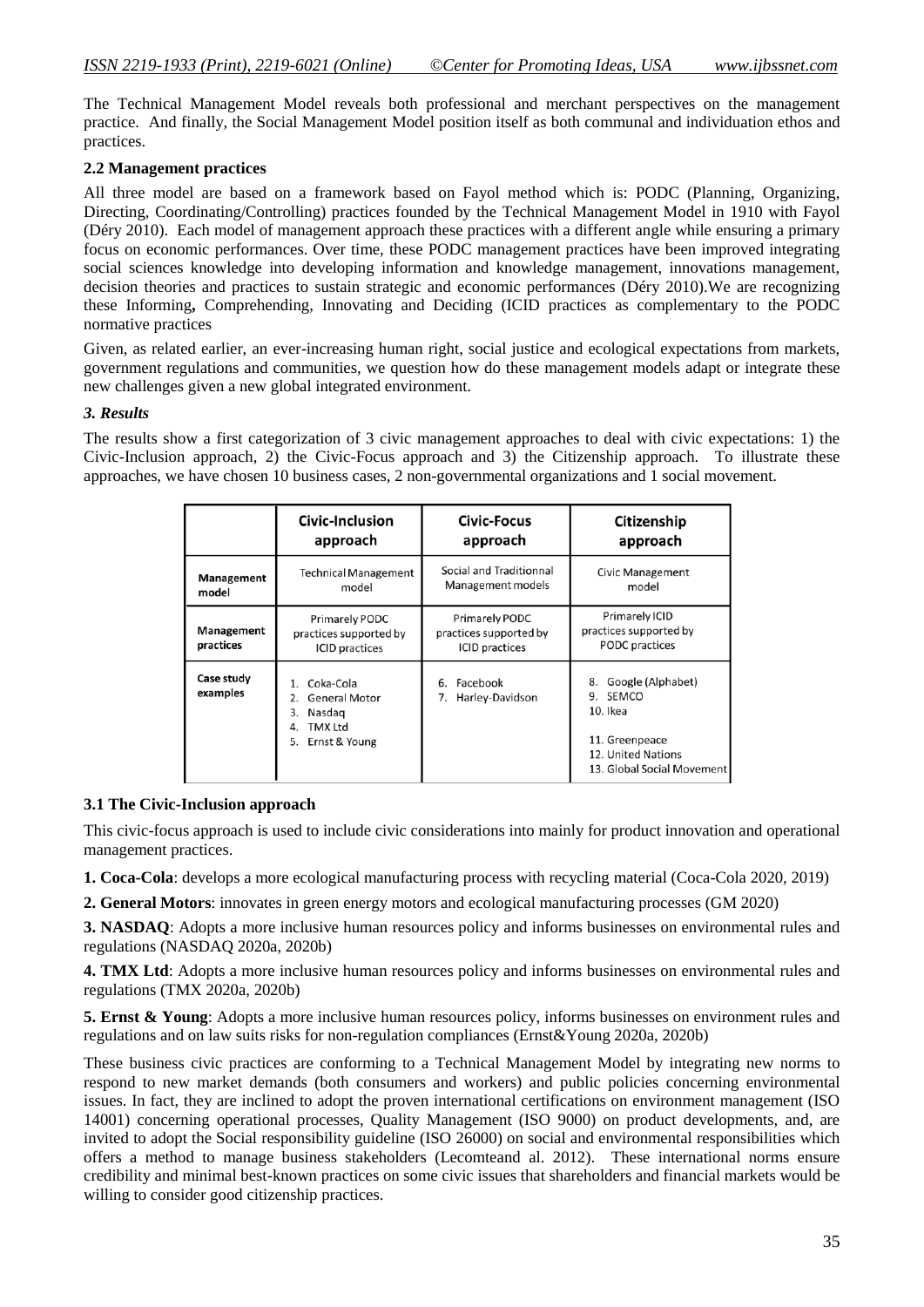This Civic-Inclusion approach brings a contemporary management practice without disturbing the culture, corporate strategy and a profound focus on financial performances of these businesses. The normative PODC practices can marginally include ecological considerations in the product development, operational processes and human resources policy. Other than if they adopt the ISO certifications, this approach would go unnoticed in terms of strategy, culture and managerial practices. In fact, these certifications propose to use innovative technology to increase business efficiency and therefore its economic performances as the primary objective. In other words, it complies to the Technical Management Model.In fact, amongst the businesses presented in this approach, Ernst & Young, Nasdaq and TMX offer their clients (which are all businesses) support to learn how to report compliances disclosures on rules and regulations (Sarbanes-Oxley Compliance on regulatory disclosure) (Ernst &Young 2020a; NASDAQ 2020b; TMX 2020b).

Their mission is to educate entrepreneurs and managers to master these public policy laws, just like any other rules and regulations they have to comply to like accounting, health and safety workplace conditions, human resources management regulated requirements and so on. These management practices may add to the bureaucratic load of paper work, but it doesn't change the neoliberalism economic growth management paradigm. Not surprisingly, we find that the Civic-Inclusion approach is the most common approach adopted in businesses, public administrations and non-governmental organizations (Loncarand al. 2019).

## **3.2 The Civic-focus approach**

This Civic-Focus approach is used in businesses focusing on citizens' needs for more agility in product and services by working closer with their immediate related communities as stakeholders.

We find that in most cases Civic-Focus approach to manage civic expectations imply to include stakeholders in their strategic performances. Unfortunately, including the stakeholders' interests makes the businesses strategically vulnerable to political influences. The two best examples of that vulnerability are Facebook and Harley-Davidson.

**1. Facebook**: The business model is based onsocial bounding amongst citizens (Facebook 2020a, 2020b)

**2. Harley-Davidson**: Stakeholder management approach for employees, riders, environmentalists to improve on innovative and production performances and client loyalty (Harley-Davidson 2020)

Facebook is facing regular public criticism about its ability to deal with :1) fake accounts, 2 cyber-attacks and even 3) the lack responsiveness on malicious content.

For each of these civic critics, the company had to face:

1. In April 2018, American Senate Commission to investigate a potential 2016 presidential criminal manipulation through fake accounts (Newton 2018);

2. In June 2018, the Senate Commission investigated privacy protection after a cyber-attack on Facebook (Editorial-Reuter 2018, Laslo 2019);

3. In September 2019, the company had to face the U.S. Senate in 2019 and is facing, in 2020, a customers' boycott campaign for its lack of reaction on human right threats threatening social peace (Binder 2019, Isaac and Hsu 2020).

Harley-Davidson, on the other hand, had to abandon the strategic decision to move a production line to Thailand. This strategic sound decision aimed to avoid exportation tax and fees against American products (Moghadasi 2018). Despite the company's long stakeholder's management experience, it did not prepare the company to deal with the president Donald Trumps' involvement in 2018 to launch a customer boycott. The presidents' involvement in a few tweets became the major constraint on Harley-Davidson ability to transfer its centralized operations overseas.

In both of these case studies, we can see that their Civic-Focus approach implies a bigger skin-in-the-game implication for the organizations toward not only their employees, but also to their stakeholder communities. The Social Management Model approach to deal with civic issues, embedded in their business model or their market positioning, makes them vulnerable to unforeseeable external political agendas (Schaefer 2004). They have to adapt instantly in order to save their stakeholders and their shareholders.

We may however point out that Harley-Davidson showed a quicker response than Facebook to these external political influences. It appears that the Traditional Management Model they practice since the 1990s, creates a stronger bound for the board of directors to assess the political threat in their community. This community bounding allows the top leaders to vividly experience the threat allowing them to present a quick and sound decision to answer to a civic expectation.

Facebook may be strong on the Social Management Model, but seems to lacks on Traditional Management Model which maintains social distancing between the board of director and their stakeholders (Isaac et al 2020). Their Civic-Focus approach is managed as a methodology to develop their products and services, but not to sustain a community bound.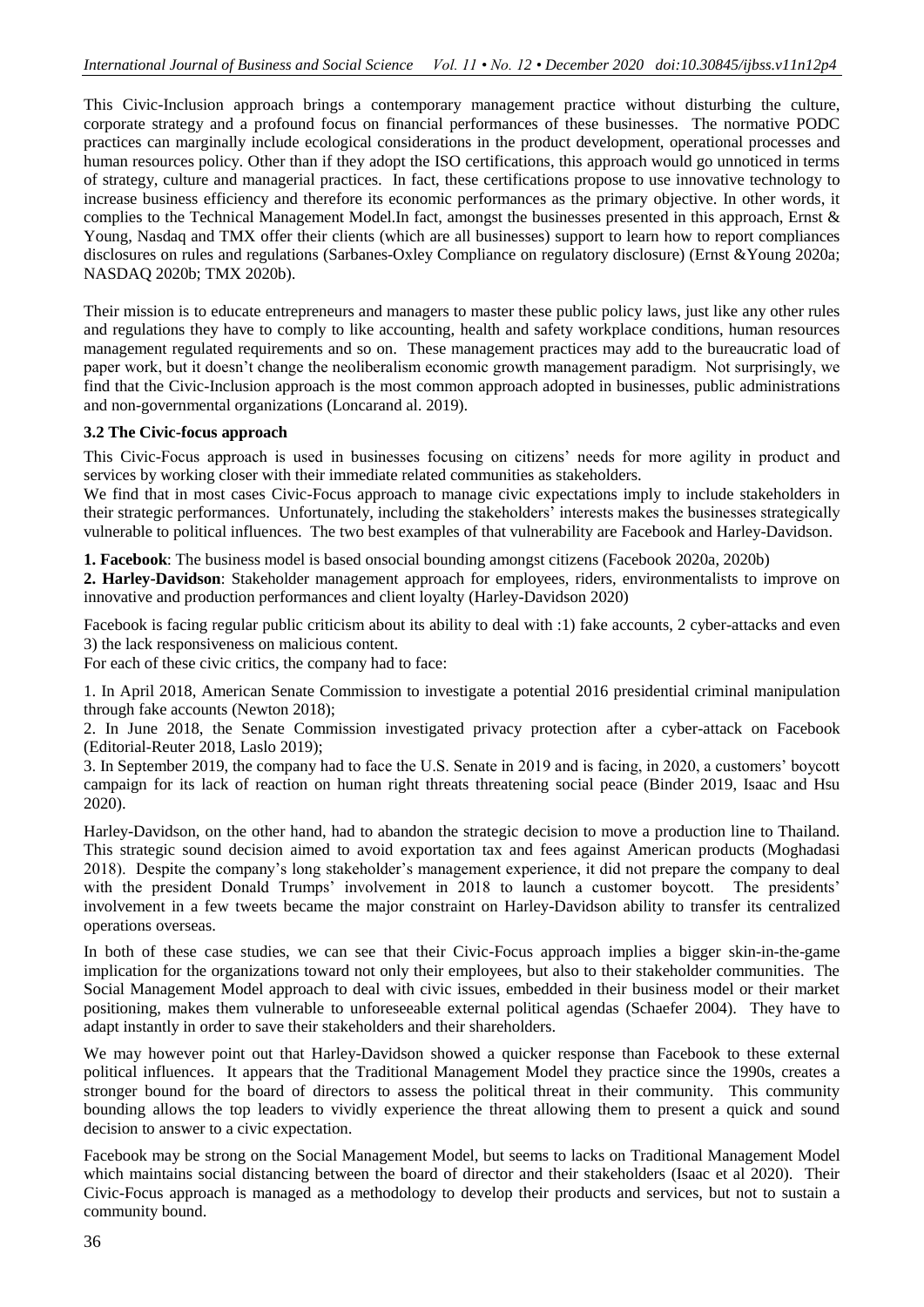The two case studies allow us to see how both businesses maintain a PODC management practices supported by the ICID management practices. In other words, their strategy, operations and adaptability given through the ICID practices are functioning in the realm of the Technical Management Model.

Just like the Citizen-Inclusion approach, including stakeholders' interests doesn't change the overall management practices. Strategic and operational decisions are still being made primarily to keep financial growth stable to meet shareholders expectations. They become vulnerable when their stakeholders don't agree with their management practices. We have found that this Civic-Focus approach is marginal in the case studies. It was, however found in earlier stages of management practices evolution in some businesses like Google and SEMCO, in the years 2000, until they adopted a Citizenship approach since the last 10 years (Alphabet 2020a; SEMCO 2020a, 2020b, 2020c).

# **3.3 The Citizenship approach**

There third category of management practices over civic expectancies is the Citizenship approach. This management practice embraces a citizenship role into the *business model, operations* and *contribution*.

**1. Google (Alphabet Inc)**: The *business model* has evolved from an internet information search technology in 1998, into a catalyst for alter-technologies to create a better world both socially and ecologically. The *operations* are done in a complex networking environment with partners and stakeholders to innovate. This is all done in order to *contribute* in creating a healthier planet, restoring biodiversity and leveraging human development (Alphabet 2020a, 2020b).

**2. SEMCO**: The *business model* has evolved over the last two decades to become a catalyst of networking to develop Brazil. The company *operate* as a catalyst for Brazil expansion. In other words, given an engaged role to their employees turned the company's business model into a Citizenship strategic management practice to create a web of technological and financial equal joint-venture between SEMCO and any other business partner willing to develop Brazil. SEMCO has therefore pushed the inclusion of their stakeholders in their practice to become an organizational citizen *contributing* in developing Brazil in all aspects including technological innovation, entrepreneurial dynamism, social and human development all in an ecological perspective (SEMCO 2020a, 2020b, 2020c).

**3. IKEA**: The *business model* has evolved from creating furniture into becoming a catalyst member of a network of business partners and non-governmental organizations "*to create a better everyday life for many people*". The company operates with a network of activist partners to protect biodiversity, forests, coffee and cotton culture, animal wellbeing, responsible farming, global working conditions, fighting child labor, women poverty, human rights. IKEA therefore contributes in creating a better life in a healthier planet (IKEA 2020, KPMG 2019)

To validate this Citizenship approach into a Civic Management Model in correlation to Boltaski and Thévenot (1991) typology, we are presenting three case studies of validation, which are Greenpeace, United Nations and Global Social Movement.

**4. Greenpeace**: This international non-governmental organizations' *Business model* is to offer citizens, an opportunity to change and revive the planet ecosystem. Greenpeace *operates* by empowering and engaging citizens around civic issues: Energy, Nature and People. It *contributes* by promoting awareness, knowledge, education and activism into changing the world and the planet, all made possible through public donations (Greenpeace 2020a, 2020b, 2020c).

**5. United Nations:** This international non-governmental organizations' *business model* is a network of countries and organizations to secure world peace and sustain human development around the world. Founded through country membership fees, the United Nations *operates* by collaborating with all stakeholders in creating knowledge, guidelines and international policies and alliances to enable informed actions and intervention (Reinicke et al. 2000). It *contributes* in sustaining world peace, human development and social stability, justice and equality (U.N. 2020a, 2020b).

**6. Global Social Movement**: This international non-organizational social movements' *business model* is to create scientific knowledge and intellectual understanding of the current neoliberal world order while enabling alternative solutions and innovations. It *operates* through scientific and intellectual publications, organized campaigns and democratic demonstrations, but also through a network of engaged activism in financial shareholders' assembly, consumers' boycott and alternative choice, through activist entrepreneurial start up initiatives including social financing and so on (Manos et al. 2016). Since 1995, this Global Social Movement *contributes* by integrating civic issues, concerns and need into collaborative education and intervention to restore a healthy planet, develop human development, equality and social justice (Lopes 2012, Massiah 2003, Matouk 2005).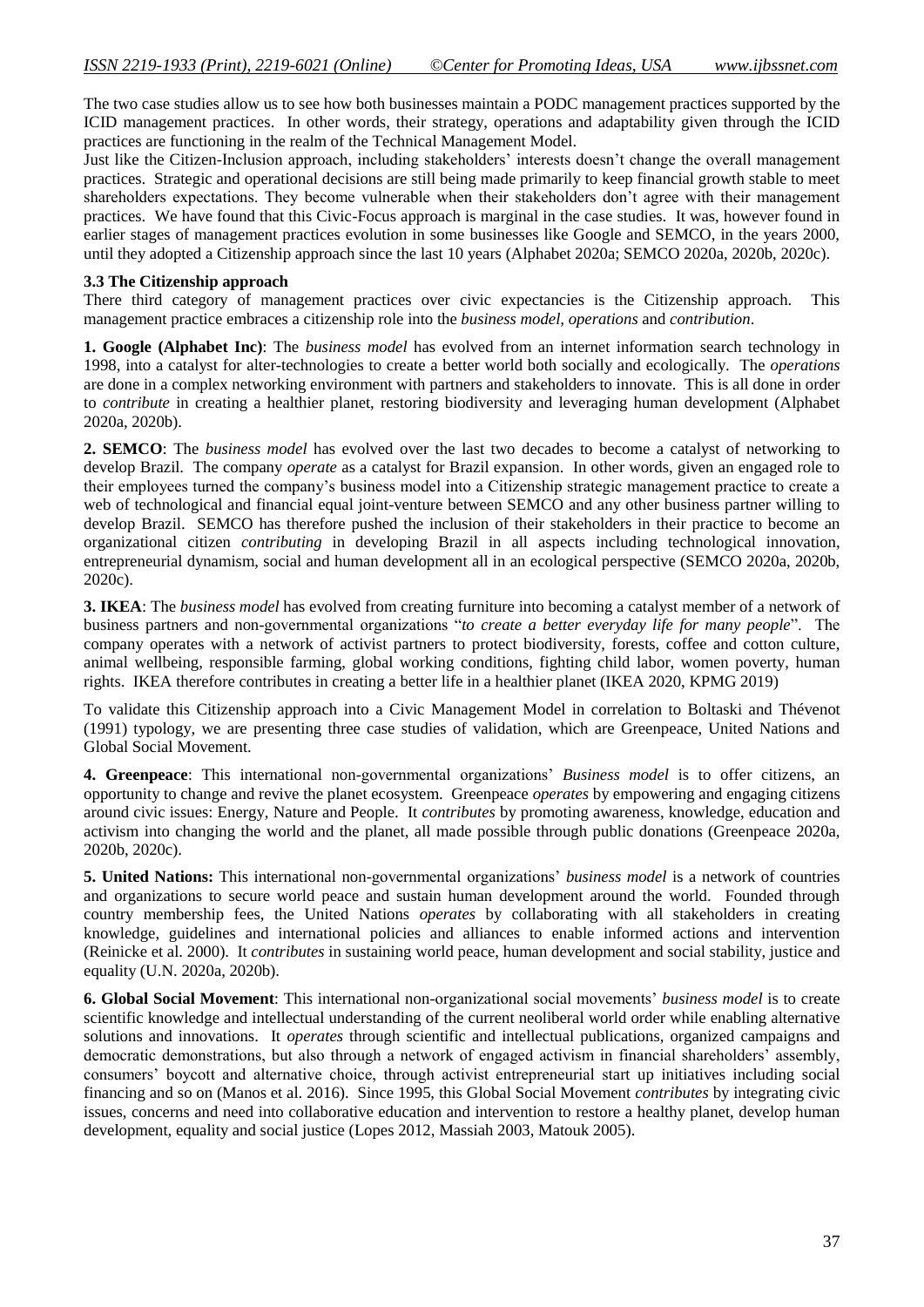

The iterative analysis of the Citizenship approach to manage civic expectancies concludes to a significantly distinct managerial approach. Moreover, all of the 6 case studies, including a non-organization, are operating in a network of partners and collaborators (Sommerfeldt et al 2017) In fact, they all operate under an Actor-Network approach to partner in their contribution (Aka 2019, Callon 2001).

As Kullak et al. (2020) studied, business models leveraging networks allows them to contribute to create a better world, taking their specific competencies as a leverage to restore our planets' health and leverage human wellbeing around the world (Scemama et al. 2019, Schaefer 2004).

#### **Civic Management model**



As a result of this concluding analysis, this Citizenship approach to manage civic expectancies presents all characteristics of a new management model: The Civic Management. Its practice is in accordance to the Boltanski and Thévenot (1991) professional typology of ethos and practices. From all of the cases studies that fall into this category exhibit a primary ICID practice of their contributing mission in the world, supported by the PODC managerial practices to implement this contribution.

#### *Discussion*

This long-term research, from 2013 to 2020, has the advantage of witnessing a rapid evolving new management model which embraces systemic complexity with an ease that the modern organizationally based management models have a hard time to lead. It appears that embracing the civic expectancies instead of adapting to them, even by including stakeholders in the discussion creates a highly adaptable, strategic, innovative global contribution. Even though these managerial practices have been intensively emerging over the last decade, it appears that their impact is so successful that they may become indispensable to the managerial ecosystem as a new social practice.

#### *References*

- Aguiton, C. (2003). *Où va le mouvement altermondialisation ? : et autres questions pour comprendre son histoire , ses débats, ses stratégies, ses divergences*. Paris: La Découverte.
- Aka, K. G. (2019). Actor-network theory to understand, track and succeed in a sustainable innovation development process. *Journal of Cleaner Production, 225*, 524-540. Retrieved from

http://www.sciencedirect.com/science/article/pii/S0959652619310674

- Alphabet. (2020a). *Alphabet: Annual Report for the fiscal yearendedDecember 31, 2019. GOOG 10-K 2019*. Delaware, USA.
- Alphabet. (2020b). Alphabet. G is for Google. Retrievedfrom https://abc.xyz/
- Binder, M. (2019). U.S. Senetors grill Facebook, Google and Twitter on extremist content. Retrievedfrom https://mashable.com/article/facebook-google-twitter-extremism-senate-hearing/
- Boltanski, L., & Thévenot, L. (1991). *De la justification. Les économies de la grandeur*. Paris: Gallimard.

Bourguinat, H. (2005). Altermondialisation: un autre monde est-il possible? *Problèmes économiques*(2875), 30-35.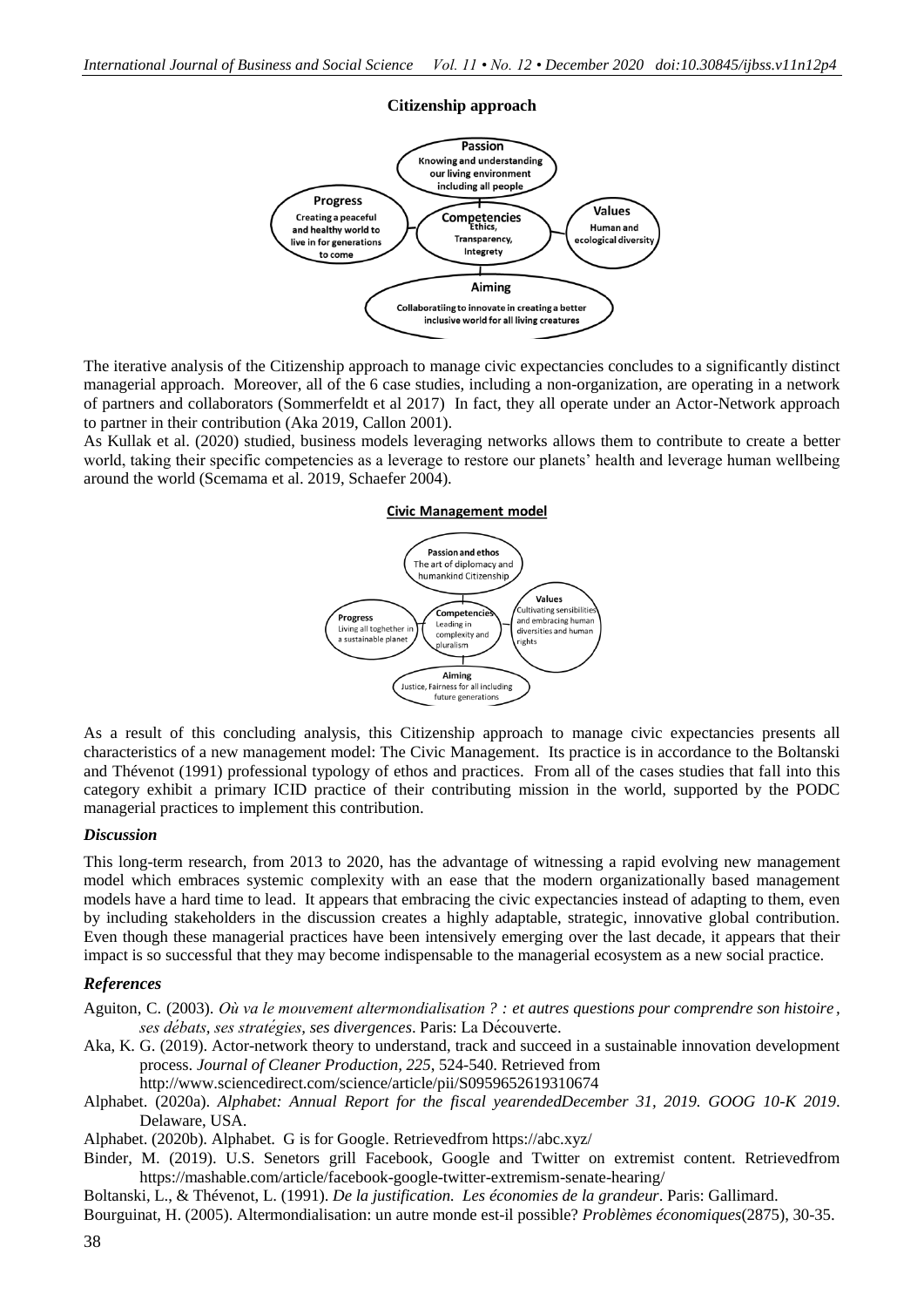- Brammer, S., Jackson, G., & Matten, D. (2012). Corporate Social Responsibility and Institutional Theory: New Perspectives on PrivateGovernance. *FreieUniversitaet Berlin on December, 10*, 3-28.
- Caillé, A. (2003). Présentation. *Revue du MAUSS, 21*(1), 5.
- Callon, M. (2001). Actor Network Theory. In N. J. Smelser& P. B. Baltes (Eds.), *International Encyclopedia of the Social &Behavioral Sciences* (pp. 62-66). Oxford: Pergamon.
- Clarkson, P. M., Overell, M. B., & Chapple, L. (2011). EnvironmentalReporting and its Relation to CorporateEnvironmental Performance. *Abacus, 47*(1), 27-60.
- Coca-Cola. (2020). The Coca-Cola Compagny-Investors. Retrievedfrom https://investors.coca-colacompany.com/
- Déry, R. (2010). *Les perspectives de management*. Montréal: Éditions JFD.
- Editorial-Reuters. (2018). US senetorsdemandanswersfrom Facebook and Mark Zuckerberg after data sharing report. Retrievedfrom https://www.cnbc.com/2018/06/05/us-senators-demand-answers-from-facebookand-mark-zuckerberg.html
- Ernst&Young. (2020a). Global review 2019. Retrievedfrom https://www.ey.com/en\_gl/global-review/2019
- Ernst&Young. (2020b). Building a betterworking world. Retrievedfrom https://www.ey.com/en\_gl
- Facebook. (2020a). Facebook. Investor Relations. Retrievedfrom https://investor.fb.com/home/default.aspx
- Facebook. (2020b). *Facebook. Annual Report Pursuant to section 13 or 15(d) of the Securities Exchange Act of 1934*. California: Facebook.
- Favreau, L., Larose, G. r., &Fall, A. S. (2004). *Altermondialisation, économie et coopération internationale* . Sainte-Foy: Presses de l'Université du Québec.
- GM. (2020). General Motors-Investors. Retrievedfrom https://investor.gm.com/
- Greenpeace. (2020a). Our History. Retrievedfrom https://wayback.archive-it.org/9650/20191001185623/http://livebackup-greenpeace-org-uk.pantheonsite.io/about/impact/history/embed/
- Greenpeace. (2020b). Whatwe do. Retrievedfrom https://www.greenpeace.org/international/explore/
- Greenpeace. (2020c). There are lots of ways to get involved. Retrieved from
- https://www.greenpeace.org/international/act/
- Harley-Davidson. (2020). Investors relations. Retrievedfrom https://investor.harley-davidson.com/
- IKEA. (2020). IKEA About Us. Retrievedfrom https://newsroom.inter.ikea.com/about-us
- Isaac, M., & Hsu, T. (2020). Facebook Fails to AppeaseOrganizers of Ad Boycott. Retrievedfrom https://www.nytimes.com/2020/07/07/technology/facebook-ad-boycott-civil-rights.html
- KPMG. (2019). *Inter IKEA Holding B.V. Annual Report FY19*: IKEA Holding.
- Kullak, F. S., Baker, J. J., &Woratschek, H. (2020). Enhancing value creation in social purposeorganizations: Business modelsthatleverage networks. *Journal of Business Research*. Retrieved from http://www.sciencedirect.com/science/article/pii/S0148296320300813
- Laslo, M. (2019). Congress Is Pissed at Facebook and the FTC. Retrieved from
	- https://www.wired.com/story/congress-pissed-facebook-ftc/
- Lecomte, S. v., &Adary, A. l. (2012). *L'ISO 26000 en pratique : faire de la responsabilité socié tale un levier de performance pour l'entreprise*. Paris: Dunod.
- Loncar, D., Paunkovic, J., Jovanovic, V., &Krstic, V. (2019). Environmental and social resposibility of companies cross EU countries-Panel data analysis. *Science of the Total Environment*(657), 287-296.
- Lončar, D., Paunković, J., Jovanović, V., &Krstić, V. (2019). Environmental and social responsibility of companies cross EU countries - Panel data analysis. *Science of the Total Environment, 657*, 287-296.
- Lopes, C. (2012). EconomicGrowth and Inequality: The New Post-Washington Consensus. *RCCS AnnualReview, 4*(4), 69-85. Retrievedfrom http://journals.openedition.org/rccsar/426
- Manos, R., &Drori, I. (2016). *Corporateresponsibility: social action, institutions and governance* [244 pages].
- Massiah, G. (2003). Le mouvement citoyen mondial. [World Citizen Move]. *Revue du MAUSS, 21*(1), 23-31.
- Matouk, J. (2005). *Mondialisation altermondialisation*. Toulouse: Éditions Milan.
- Meyer-Bisch, P. (2012). Clarifier et développer les caractéristiques de l'organisation civile. [Clarifying and Developing the Characteristics of Civil Organization]. *MondesenDeveloppement, 159*(3), 105-116.
- Moghadasi, M. (2018). Strategic Analysis: A Case Study of Harley-Davidson. Retrieved from https://www.researchgate.net/publication/333893498\_Strategic\_Analysis\_A\_Case\_Study\_of\_Harley-Davison
- Nasdaq. (2020a). *Nasdaq Inc. Annual Report Pursuant to Section 13 or 15(d) of the Securities Exchange Act of 1934*. New York: Nasdaq.
- Nasdaq. (2020b). Nasdaq-Investor Relations. Retrieved from http://ir.nasdaq.com/financials/annual-reports
- Newton, C. (2018). The 5 biggest take ways from Mark Zuckerberg'sappearancebefore the Senate. Retrievedfrom https://www.theverge.com/2018/4/10/17222444/mark-zuckerberg-senate-hearing-highlights-cambridgeanalytica
- Oeyono, J., Samy, M., & Bampton, R. (2011). An examination of corporate social responsibility and financial performance. A study of the top 50 Indonesianlisted corporations. *Journal of Global Responsability, 2*(1), 100-112.